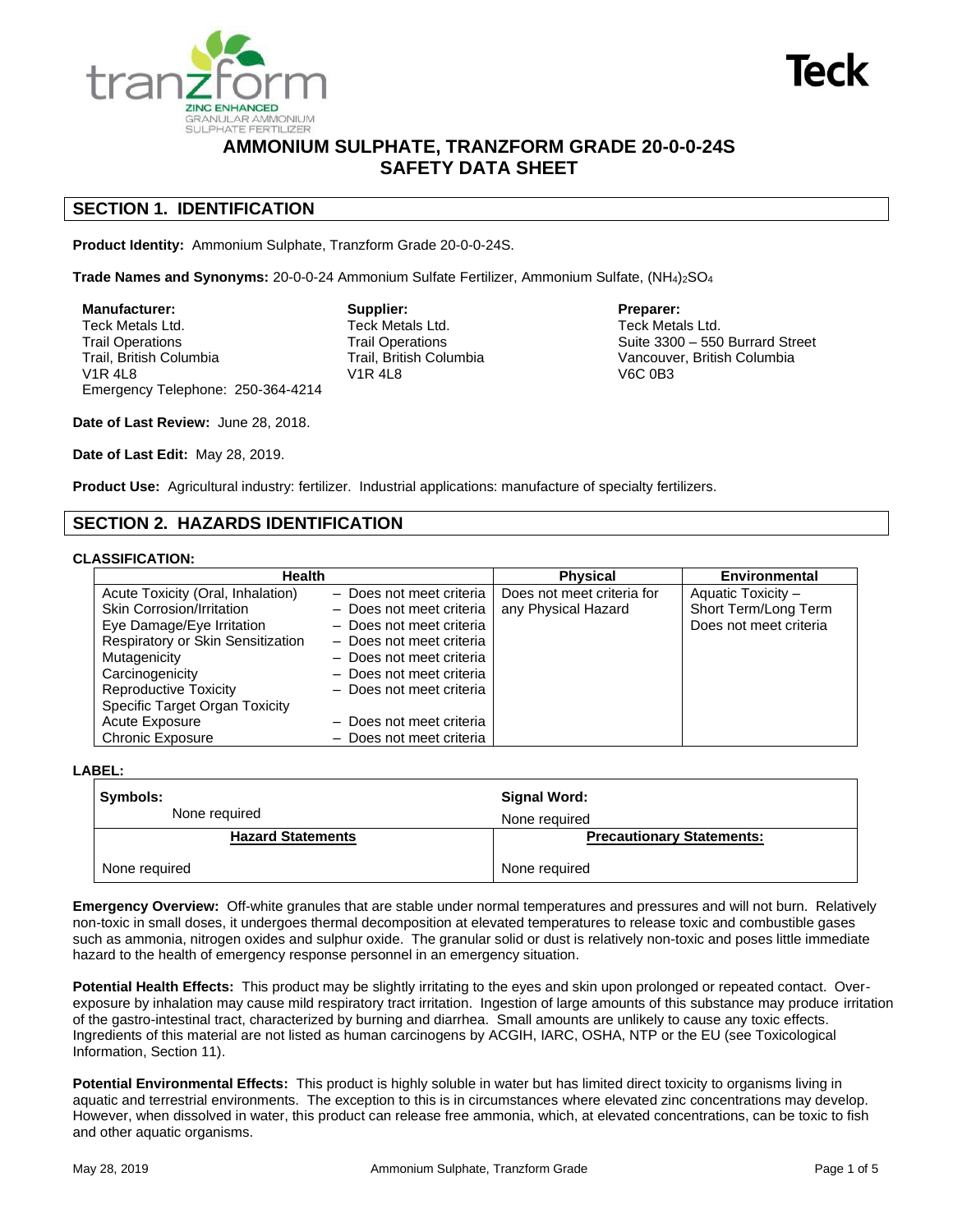## **SECTION 3. COMPOSITION / INFORMATION ON INGREDIENTS**

| <b>HAZARDOUS COMPONENTS</b> | <b>CAS Registry No.</b> | <b>CONCENTRATION (% wt/wt)</b> |
|-----------------------------|-------------------------|--------------------------------|
| Ammonium Sulphate           | 7783-20-2               | 97%                            |
| Zinc Sulphate Monohydrate   | 7446-19-7               | 3%                             |

Note: See Section 8 for Occupational Exposure Guidelines.

## **SECTION 4. FIRST AID MEASURES**

**Eye Contact:** *Symptoms:* Mild eye irritation, redness. If irritation occurs, flush the contaminated eye(s) with lukewarm, gently flowing water for 5 minutes, while holding the evelid(s) open. If eve irritation persists, get medical advice/attention.

**Skin Contact:** *Symptoms:* Skin soiling. No health effects expected. If irritation does occur, flush with lukewarm, gently flowing water for 5 minutes or until the material is removed. If irritation persists or you feel unwell, get medical advice/attention.

**Inhalation:** *Symptoms:* Coughing or irritation of nose and throat in heavy dust clouds. If symptoms are experienced move from exposure area to fresh air. Get medical advice/attention if you feel unwell or are concerned.

**Ingestion:** *Symptoms:* Stomach upset, diarrhea. Rinse mouth. If irritation or discomfort occurs, get medical advice/attention.

## **SECTION 5. FIRE FIGHTING MEASURES**

**Fire and Explosion Hazards:** Product is not considered a fire or explosion hazard. However, it has been reported to enhance the explosive properties of ammonium nitrate when they are mixed together in the right proportions.

**Extinguishing Media:** Use any means of extinction appropriate for surrounding fire conditions such as water spray, carbon dioxide, dry chemical or foam. Cool any containers that are exposed to heat or flames by the application of water streams until well after the fire has been extinguished.

**Fire Fighting:** This material will not burn. However, it may undergo thermal decomposition at temperatures above approximately 250°C to release toxic and combustible gases such as ammonia, nitrogen oxides and sulphur oxides. Firefighters must wear full protective clothing and an approved, self-contained breathing apparatus which supplies a positive air pressure within a full facepiece mask. Do not allow water run-off to enter sewers or watercourses.

## **SECTION 6. ACCIDENTAL RELEASE MEASURES**

**Procedures for Cleanup:** Control source of release if possible to do so safely. Clean up spilled material immediately observing precautions in Section 8, Personal Protection. Granules and dust should be cleaned up using methods that will minimize dust generation (e.g., vacuum solids or dampen material and wet sweep/shovel, etc.). Return uncontaminated spilled material to the process if possible. Place contaminated material in suitable containers for later recovery or disposal. Treat or dispose of waste material in accordance with all local, state/provincial, and national requirements.

**Personal Precautions:** Protective clothing, gloves, and a respirator are recommended for persons responding to an accidental release (see also Section 8). Close-fitting safety goggles may also be necessary in some circumstances to prevent eye contact with fertilizer dust.

**Environmental Precautions:** This product may pose a threat to the environment. Do not allow spills or water run-off from storage area to enter sewers or watercourses.

## **SECTION 7. HANDLING AND STORAGE**

**Precautions for Safe Handling:** Avoid unnecessary contact with skin and eyes. Avoid generating dust and the release of dust into the workplace. Good housekeeping is important to prevent accumulations of dust.

**Conditions for Safe Storage:** Store in a dry, cool, well-ventilated area. Keep away from incompatible materials.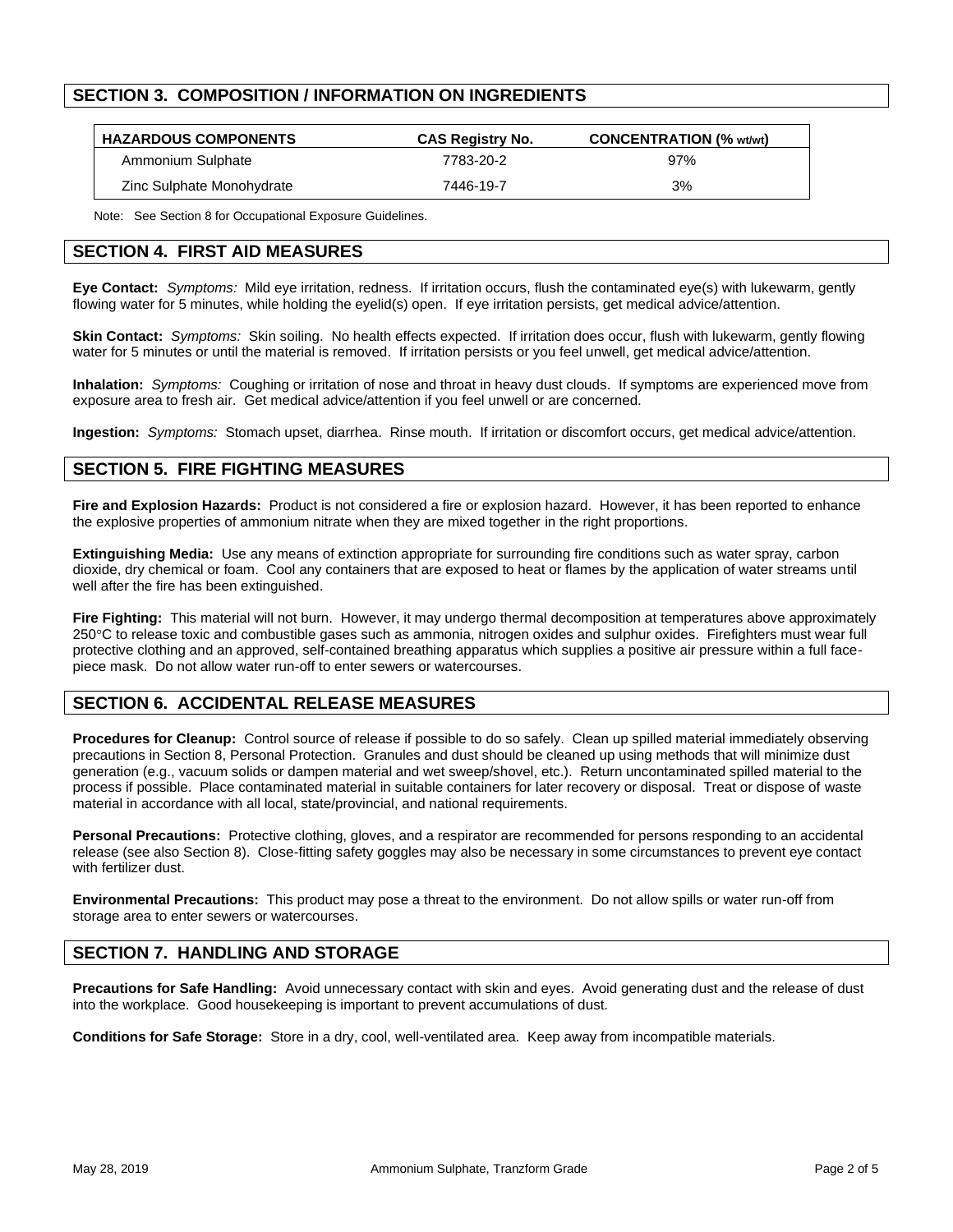## **SECTION 8. EXPOSURE CONTROLS / PERSONAL PROTECTION**

#### **Occupational Exposure Guidelines:**

| <b>Component</b>          | <b>ACGIH TLV</b> | <b>OSHA PEL</b>  | <b>NIOSH REL</b> |
|---------------------------|------------------|------------------|------------------|
| Ammonium Sulphate         | (see note below) | (see note below) | None established |
| Zinc Sulphate Monohydrate | (see note below) | (see note below) | None established |

NOTE: OEGs for individual jurisdictions may differ from those given above. Check with local authorities for the applicable OEGs in your jurisdiction.

ACGIH - American Conference of Governmental Industrial Hygienists; OSHA - Occupational Safety and Health Administration; NIOSH - National Institute for Occupational Safety and Health. TLV – Threshold Limit Value, PEL – Permissible Exposure Limit, REL – Recommended Exposure Limit.

**ACGIH® TLV®** - ACGIH® believes that even biologically inert, insoluble, or poorly soluble particles may have adverse effects and recommends that airborne concentrations should be kept below 3 mg/m<sup>3</sup> respirable particles and 10 mg/m<sup>3</sup> inhalable particles, until such time as a TLV® is set for a particular substance. While ammonium sulphate does not completely meet the ACGIH® definition of a Particle Not Otherwise Specified (PNOS) due to its high solubility, this is still considered to be a valid guideline for ammonium sulphate fertilizer dust.

**OSHA PEL** – All inert or nuisance dusts, whether mineral, inorganic, or organic not listed specifically by substance name in Tables Z-1 or Z-3 of CFR 1910.1000 are covered by the Particulates Not Otherwise Regulated (PNOR) limit of 15 mg/m<sup>3</sup> total dust and 5 mg/m<sup>3</sup> respirable fraction.

*NOTE: The selection of the necessary level of engineering controls and personal protective equipment will vary depending upon the conditions of use and the potential for exposure. The following are therefore only general guidelines that may not fit all circumstances. Control measures to consider include:*

**Ventilation:** Use process enclosures, local exhaust ventilation, or other engineering controls to keep airborne levels below recommended exposure guidelines. If user operations generate dust, use ventilation to keep exposure to airborne contaminants below the exposure guidelines.

**Protective Clothing:** The hazard potential of this material is low. Where there is large scale use of this material with significant potential for worker contact, long-sleeved clothing or coveralls, chemical resistant gloves, and/or safety glasses with side shields may be necessary.

**Respirators:** Where dust is generated and cannot be controlled to within acceptable levels by engineering means, use appropriate NIOSH-approved respiratory protection equipment (a 42CFR84 Class N, R or P-95 particulate filter cartridge respirator or an N-95 filtering face piece respirator/disposable dust mask).

**General Hygiene Considerations:** Always practice good personal hygiene. Refrain from eating, drinking, or smoking in work areas. Thoroughly wash hands before eating, drinking, or smoking in appropriate designated areas. Keep out of reach of children.

## **SECTION 9. PHYSICAL AND CHEMICAL PROPERTIES**

| Appearance:<br>Solid off-white granules                               | Odour:<br><b>Odourless</b>                    | <b>Odour Threshold:</b><br>Not Applicable                                        | pH:<br>6.5-7.5 (10% sol'n in water)                                                |
|-----------------------------------------------------------------------|-----------------------------------------------|----------------------------------------------------------------------------------|------------------------------------------------------------------------------------|
| <b>Vapour Pressure:</b><br>Not Applicable                             | <b>Vapour Density:</b><br>Not Applicable      | <b>Melting Point/Range:</b><br>Decomposes above 235°C                            | <b>Boiling Point/Range:</b><br>Not Applicable                                      |
| <b>Relative Density</b> (Water = 1):<br>$0.913$ (Water = 1)           | <b>Evaporation Rate:</b><br>Not Applicable    | <b>Coefficient of Water/Oil</b><br>Distribution:<br>Log P (oct) = $-5.1$ @ 25 °C | Solubility:<br>Highly soluble, 76g/100 gm of<br>water at 20°C                      |
| <b>Bulk Density:</b>                                                  |                                               |                                                                                  |                                                                                    |
| 865 kg/m <sup>3</sup> ;<br>Loose:<br>910 kg/m <sup>3</sup><br>Packed: |                                               |                                                                                  |                                                                                    |
| <b>Flash Point:</b><br>Not Flammable                                  | Flammable Limits (LEL/UEL):<br>Not Applicable | <b>Auto-ignition Temperature:</b><br>Not Applicable                              | <b>Decomposition Temperature:</b><br>Decomposition begins between<br>150 and 280°C |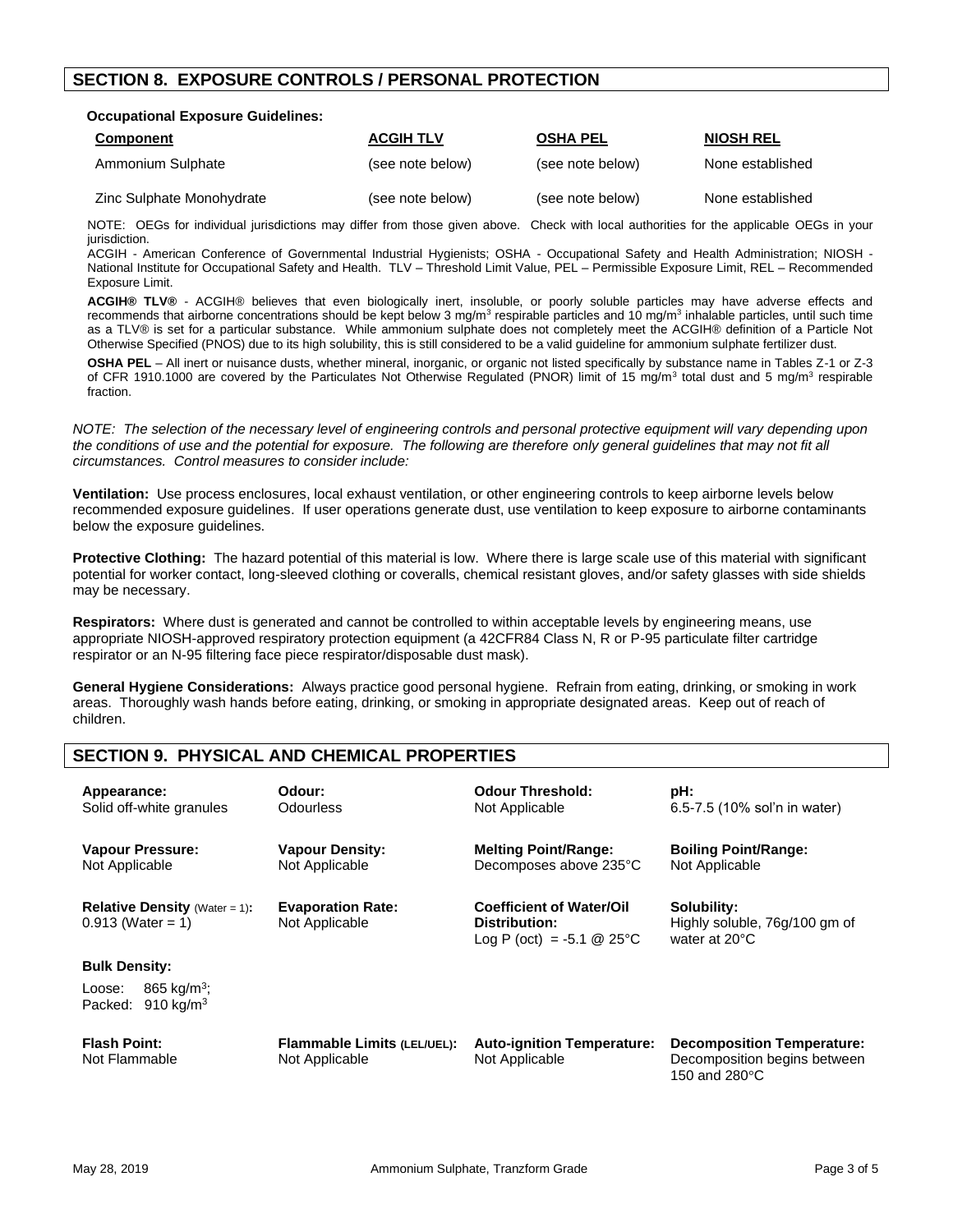## **SECTION 10. STABILITY AND REACTIVITY**

**Stability & Reactivity:** This material is stable and not considered reactive under normal temperatures and pressures. Hazardous polymerization or runaway reactions will not occur.

**Incompatibilities:** Reactive with oxidizing agents, metals and alkalis. Corrosive to copper alloys such as brass, ferrous metal and their alloys and to 314 stainless steel. Slightly corrosive to 302 and 304 stainless steel. Non-corrosive to 316 stainless steel.

**Hazardous Decomposition Products:** Upon heating to decomposition, ammonia, nitrogen oxides and/or sulphur oxides may be generated.

### **SECTION 11. TOXICOLOGICAL INFORMATION**

**General:** In the form in which this product is sold it is relatively non-toxic. The major route of exposure would be through the generation and inhalation of airborne dust.

#### **Acute:**

**Skin/Eye:** This product may be mildly irritating to the eyes and skin upon prolonged or repeated contact but would not cause tissue damage.

**Inhalation:** Over-exposure by inhalation may cause respiratory tract irritation.

**Ingestion:** Ingestion of small quantities of ammonium sulphate fertilizer is unlikely to cause a toxic effect. The ingestion of large amounts of this substance may produce irritation of the gastro-intestinal tract, characterized by burning and diarrhea.

**Chronic:** Neither ammonium sulphate nor zinc sulphate monohydrate is considered a human carcinogen by the American Conference of Governmental Industrial Hygienists (ACGIH), the International Agency for Research on Cancer (IARC), the Occupational Safety and Health Administration (OSHA), the National Toxicology Program (NTP) or the European Union (EU).

#### **Animal Toxicity:**

| <b>Hazardous Ingredient:</b> | <b>Acute Oral</b>                         | <b>Acute Dermal</b>              | <b>Acute Inhalation</b>                                      |
|------------------------------|-------------------------------------------|----------------------------------|--------------------------------------------------------------|
|                              | Toxicity:                                 | Toxicity:                        | Toxicity:                                                    |
| Ammonium Sulphate            | $4,540$ mg/kg <sup>†</sup>                | $>2,000$ mg/kg <sup>*</sup>      | $>1800$ mg/m <sup>3‡</sup>                                   |
| Zinc Sulphate Monohydrate    | 1,538 mg/kg                               | No data                          | No data                                                      |
|                              | <sup>†</sup> LD <sub>50</sub> , Rat,Oral, | * LD <sub>50</sub> , Rat. Dermal | $\ddagger$ LC <sub>50</sub> , Guinea Pig, Inhalation, 4 hour |

## **SECTION 12. ECOLOGICAL INFORMATION**

While this product is highly soluble in water, it has limited direct toxicity to most organisms living in aquatic and terrestrial environments. The exception to this is in circumstances where elevated zinc concentrations may develop. However, when dissolved in water, the product can release free ammonia, which, at elevated concentrations, can be toxic to fish and other aquatic organisms. Toxic thresholds are dependent on pH. In addition, when present in slow-moving watercourses, the product can promote algal growth, which may, in turn, degrade water quality. The product can also, if ingested, be harmful to livestock and wildlife.

The zinc content of this product is directly bioavailable and may be toxic to aquatic organisms, especially fish. Water hardness, pH and dissolved organic carbon content are significant regulating factors. In terrestrial environments, chemical conditions of the soil can regulate the degree of zinc mobility and bioaccumulation in organisms.

## **SECTION 13. DISPOSAL CONSIDERATIONS**

Do not wash down drain. Recover and place material in a suitable container for intended use or disposal. Ensure disposal complies with government requirements and local regulations.

## **SECTION 14. TRANSPORT INFORMATION**

| Proper Shipping Name under Transport Canada and U.S. DOT Not regulated.                             |  |
|-----------------------------------------------------------------------------------------------------|--|
| Hazard Classification Transport Canada and U.S. DOT  Not controlled under TDG (Canada) or DOT (USA) |  |
|                                                                                                     |  |
|                                                                                                     |  |